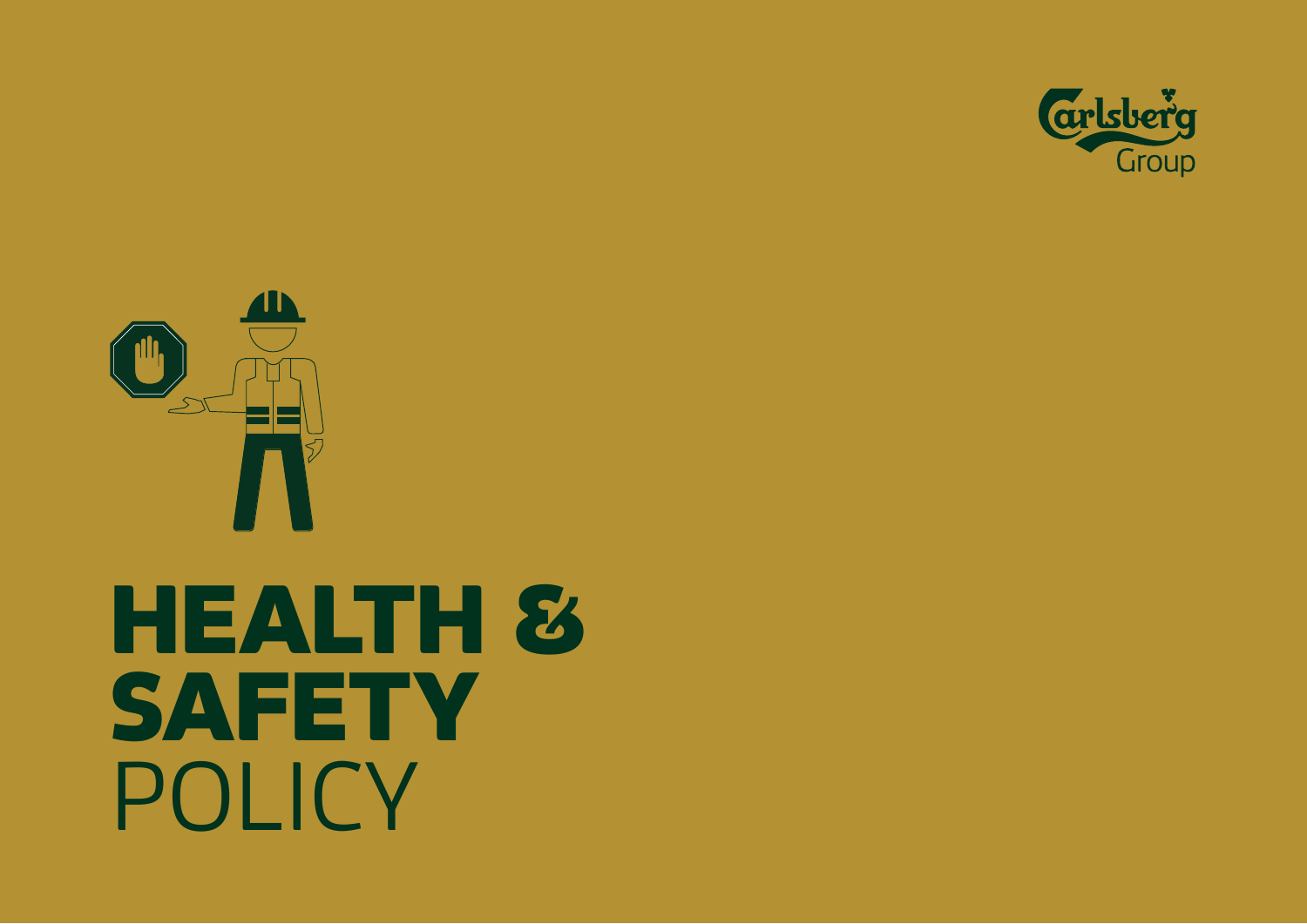## INTRODUCTION

The Carlsberg Group proactively strives to protect human health and wellbeing, to provide a healthy and safe working environment and to ensure the highest level of protection and preservation of its assets and the environment.

The Group is committed to promoting a zero-accident culture and takes all reasonable measures to assess and control the potential risks of its operations, including process and occupational health and safety risks.

This policy defines the fundamental requirements for the management of Health & Safety performance in all Carlsberg Group's business activities, thereby eliminating or mitigating risks in order to prevent occupational injuries and illnesses, avoid industrial accidents, and to protect the people in the communities in which we operate.

## SCOPE

This policy applies globally to all personnel of all entities controlled by the Carlsberg Group while performing duties at Carlsberg Group sites and at offsite locations. It also applies to contractors, suppliers and members of public whilst at Carlsberg Group sites.

Where the Carlsberg Group participates in existing joint ventures as a noncontrolling shareholder, the other shareholder(s) must be made specifically aware of the importance of this policy to the Group and encouraged to apply the same policy or a similar standard to the joint venture. Where new minority joint-venture cooperations are contemplated, the Carlsberg Group will strive to commit the other shareholder(s) to adopting this policy or a similar standard for the joint venture.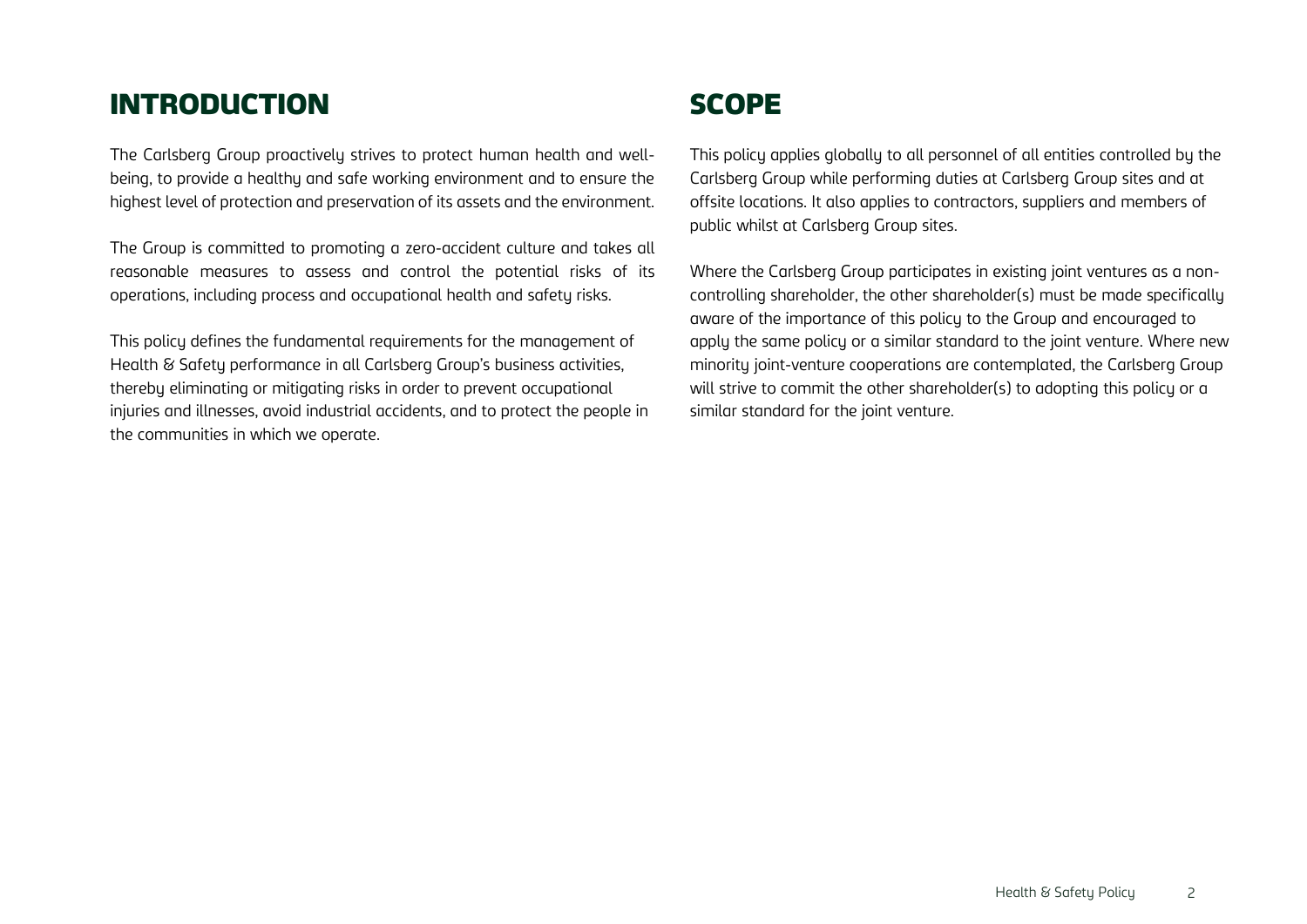## **REQUIREMENTS**

## 1. HEALTH AND SAFETY MANAGEMENT SYSTEM

**1.1.** Carlsberg Group sites must have a certified health and safety management system in place in accordance with OHSAS 18001 (or its superseding version ISO 45001), with the same scope as this policy.

1.2. Multi-site integrated systems (e.g. Health & Safety, Environment and Quality) are encouraged in order to improve consistency and efficiency globally.

### 2. HEALTH AND SAFETY ORGANIZATION

2.1. In order to support a robust zero-accident culture, the Carlsberg Group establishes local health and safety organizations to provide specialist advice to all relevant personnel.

### 3. INCIDENT REPORTING AND ANALYSIS

**3.1.** All relevant health and safety incidents, including occupational injuries and illnesses, as well as process safety incidents, must be recorded, analysed and communicated as required by local legislation and by the Carlsberg Group's standards and procedures. Deliberate and wilful concealing of incidents is not acceptable and may result in disciplinary action.

**3.2.** Management must keep accurate records of reported incidents, ensuring proper classification, reporting, communication, analysis and follow-up.

**3.3.** Management must ensure that reasonable and appropriate actions are taken to contain the consequences of an incident and prevent its reoccurrence.

## 4. COMPLIANCE

4.1. All Carlsberg Group subsidiaries must comply with national and local laws and regulations, as well as with the provisions of this policy, the loss prevention Group standards and the Health & Safety Group standards.

4.2. In the event of any discrepancies between this policy and national laws or other applicable standards, the more stringent requirements will apply. In the event of any doubt, the case must be evaluated jointly by Group H&S and Group Legal.

### 5. LIFE SAVING RULES

The Life Saving Rules are ways of working for activities in which a serious threat to life is concerned, based on serious and/or fatal events in the Carlsberg Group's history or on general industry experience.

**5.1.** All personnel must follow the Life Saving Rules at all times. Deliberate and wilful violation of the rules may result in disciplinary actions up to and including termination of employment.

| <b>The Carlsberg Life Saving Rules</b> |                                                                  |
|----------------------------------------|------------------------------------------------------------------|
| LSR <sub>1</sub>                       | Always follow traffic rules, including those specific to on-site |
|                                        | traffic and operation of powered industrial trucks.              |
| LSR <sub>2</sub>                       | Always follow lock out / tag out procedures.                     |
| LSR <sub>3</sub>                       | Never impair, bypass or remove machinery safety interlocks       |
|                                        | and/or installed barriers with the equipment in operation.       |
| LSR <sub>4</sub>                       | Always follow procedures and requirements for working at         |
|                                        | height and use the required fall protection equipment.           |
| LSR <sub>5</sub>                       | Always follow procedures and requirements for confined space     |
|                                        | entru.                                                           |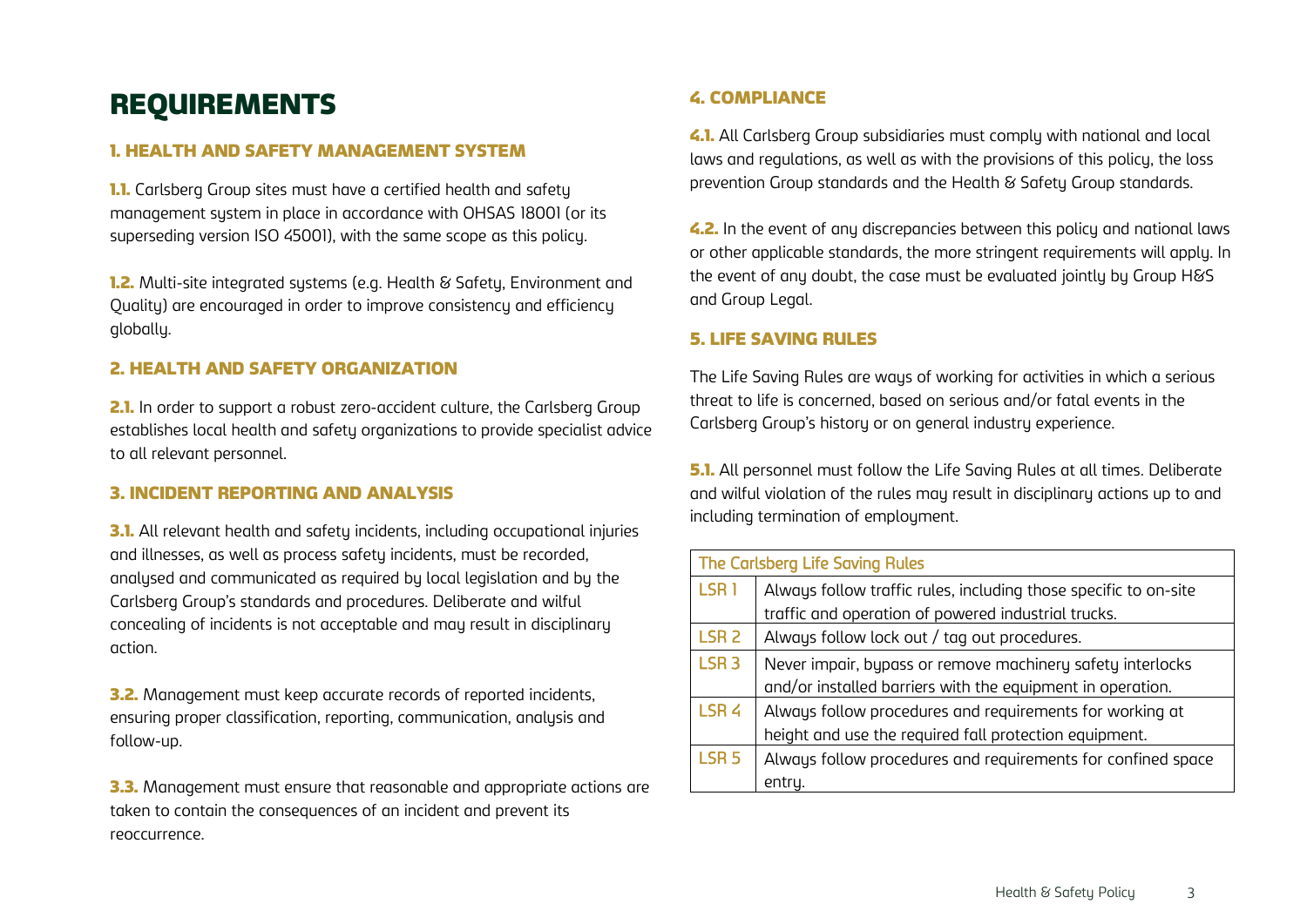#### 6. EMERGENCY PLANNING AND RESPONSE

6.1. Emergency response procedures must be established, maintained and tested annually at all Carlsberg Group sites. These procedures must describe the appropriate measures to be taken during the emergency in order to minimize the consequences for site personnel and to surrounding communities.

6.2. Instruction and training on how to proceed in an emergency must be provided for all relevant personnel, including contractors and members of the public visiting Carlsberg Group sites.

**6.3.** Carlsberg Group sites must communicate with local communities and their emergency services, providing them with the relevant information to allow adequate planning for a response at community level.

6.4. Emergency scenarios may escalate to crisis scenarios. The Carlsberg Group's Crisis Management Policy (CGCMP) and procedures describe the structure and requirements of the crisis management processes.

#### 7. LEADERSHIP AND PARTICIPATION

As an integral part of managing the business, managers at all levels are responsible and accountable for managing workplace health and safety with strong leadership and credibility. They must lead by example and ensure that employees are actively involved in Health & Safety programmes and initiatives.

At the same time, employees are expected to engage with those activities, contributing to a sustainable zero-accident culture.

**7.1.** All people leaders must regularly observe work in progress and give feedback to their teams, acknowledging safe behaviours and addressing unsafe conditions and behaviours.

7.2. Employees are empowered to:

- stop production, warehousing and distribution activities and/or put any task on hold if they judge that it is not safe enough to proceed, until a competent person takes appropriate risk control measures;
- communicate unsafe conditions in the working environment to management;
- challenge any unsafe acts that they observe.

7.3. Behavioural observation and feedback programmes must be implemented by all relevant sites, in conjunction with unsafe conditions communication and treatment processes.

7.4. All sites must have systems in place in order to proactively communicate with employees, contractors and other stakeholders about health and safety. Where appropriate, education and training must be provided to ensure that they are prepared to perform their tasks safely.

#### 8. CONTRACTOR MANAGEMENT

8.1. Health and safety management must always be taken in consideration in supplier and contractor selection processes. The contracts must be explicit about the H&S requirements to be fulfilled.

8.2. Contractors and other third parties entering Carlsberg Group sites must have sufficient relevant information and training and be properly equipped to execute their tasks safely.

8.3. Contractors must follow all applicable Carlsberg Group rules and procedures while at Carlsberg managed sites.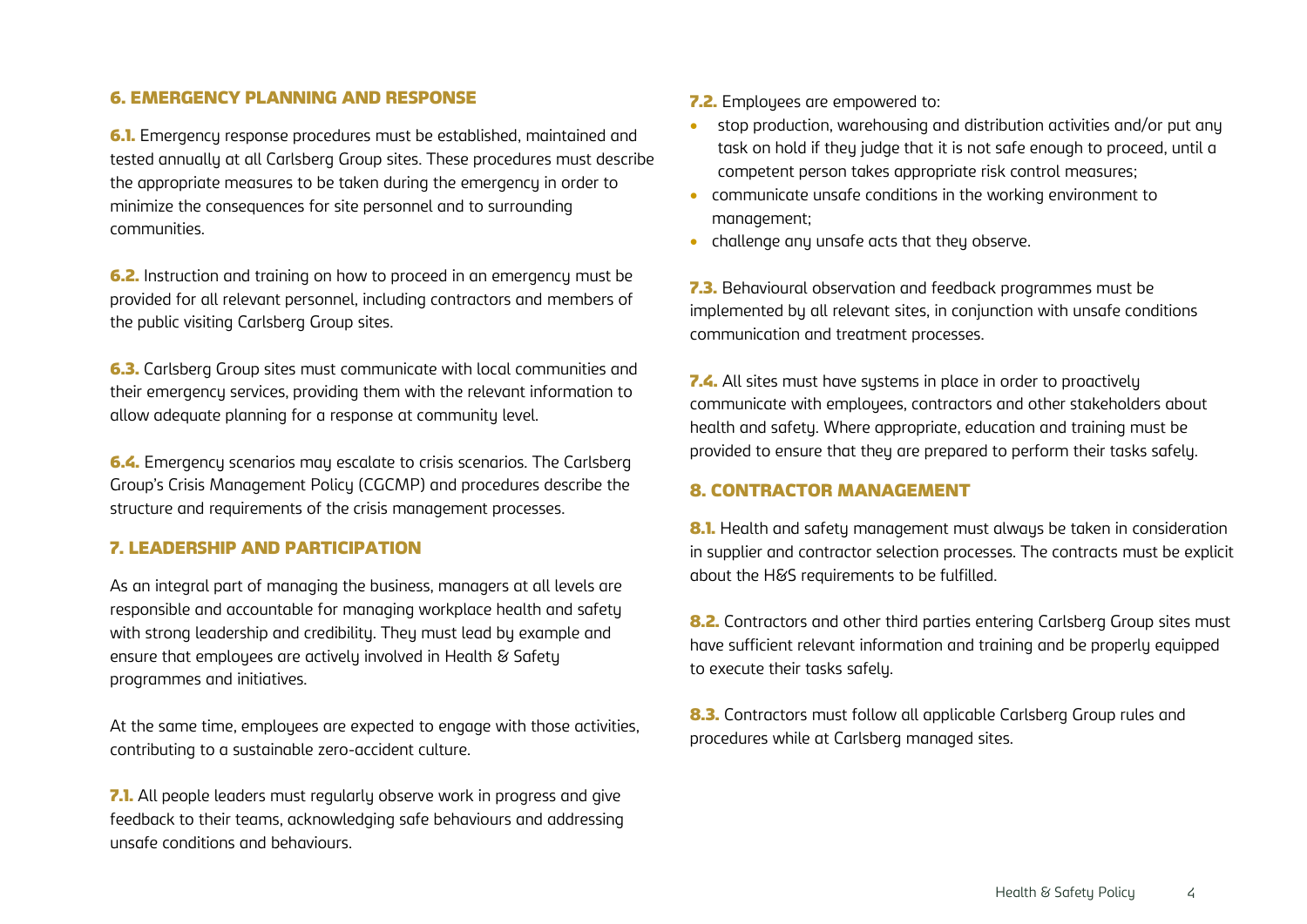## ROLES AND RESPONSIBILITIES

| <b>Body/function/individuals</b>                                                                                                                                | <b>Roles and responsibilities</b>                                                                                                                                                                                                                                                                                                                                                                                                                                                  |  |
|-----------------------------------------------------------------------------------------------------------------------------------------------------------------|------------------------------------------------------------------------------------------------------------------------------------------------------------------------------------------------------------------------------------------------------------------------------------------------------------------------------------------------------------------------------------------------------------------------------------------------------------------------------------|--|
| <b>ExCom</b>                                                                                                                                                    | Responsible for policy approval.                                                                                                                                                                                                                                                                                                                                                                                                                                                   |  |
| <b>EVP Carlsberg Supply Chain (CSC)</b>                                                                                                                         | Owns, endorses and ensures the implementation of the policy.                                                                                                                                                                                                                                                                                                                                                                                                                       |  |
| <b>Group Health &amp; Safety</b>                                                                                                                                | Policy owner with overall responsibility to ExCom for health and safety issues in the Carlsberg Group and for ensuring<br>that health and safety risks in the Group are duly attended to and communicated to ExCom as relevant. Has overall<br>responsibility for the Group Health & Safety strategy, direction, performance management, management system,<br>policies and standards.                                                                                             |  |
| <b>Group VPs/Country Managing</b><br><b>Directors/Production</b><br><b>Directors/Customer Supply Chain</b><br><b>Directors/regional and local</b><br>management | Responsible for leading by example and ensuring that this policy and related standards are implemented and adhered<br>to, and that all relevant employees are made aware of the policy and its requirements. Ensure that health and safety<br>risks are properly assessed, controlled and communicated, and that all relevant personnel receive the required training<br>to perform their tasks safely and with sufficient knowledge of the related risks and applicable controls. |  |
| <b>Management, employees and</b><br>contract workers of all entities in<br>the Carlsberg Group including<br>contractors, suppliers and visitors                 | Responsible for adhering to this policy and reporting any occupational health and safety incidents, process safety<br>incidents and substandard conditions.                                                                                                                                                                                                                                                                                                                        |  |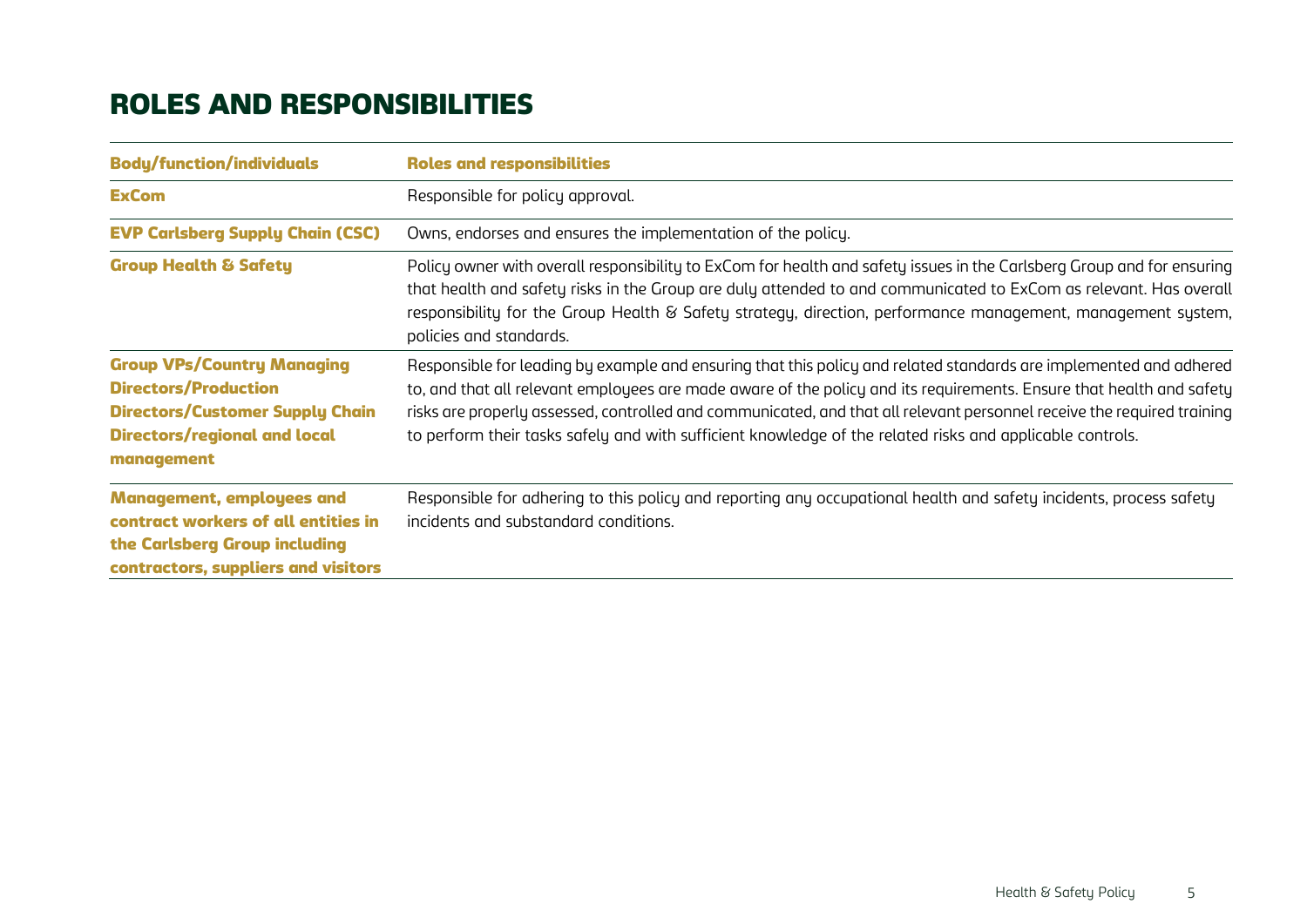## **GLOSSARY**

#### Carlsberg Group site

Any owned or leased location directly managed by Carlsberg Group subsidiaries, or where construction and/or installation work is being carried out on behalf of the Group.

#### Crisis

A situation that is not planned or prepared for or where the preparation is insufficient to deal with the scale of the event and the result has the potential to seriously damage the organisation's reputation and strategic objectives.

#### **Process safetu**

Process Safety concerns the prevention and control of incidents that have the potential to release hazardous materials or energy. Such incidents can cause toxic effects, fire, or explosion, and could ultimately result in serious injuries, property damage, lost production, and environmental impact.

### OHSAS 18001 / ISO 45001

International standards for occupational health and safety management systems that provide organisations with a framework for identifying and controlling their health and safety risks, reducing the potential for accidents, complying with legislation and improving operational performance.

## DEVIATIONS

No exemptions from this policy can be granted unless there are exceptional circumstances or the policy is obviously not applicable. All requests for exemptions must be made in writing to the policy owner. The policy owner must assess and decide on each request individually. Exemptions must be duly logged and documented.

## POLICY REVISION

This policu must be reviewed and approved by ExCom at least every two years. It may be amended at any time with the approval of ExCom. In the event of any discrepancies between the English version of this policy and a translated version, the English version will be binding.

## ASSOCIATED POLICIES AND MANUALS

- Carlsberg Operational Manual (COM)
- Health & Safety standards and loss prevention standards
- SHAPE (Safety, Health and Environment Assessment Program Excellence)
- CSC Integrated Management System Policy
- Responsible Drinking Policy
- **•** Crisis Management Policy
- Risk Management Policy
- Insurance Manual
- Security Policy
- Travel Security Manual

## CONTACT

For more information, please contact Group Health & Safety.